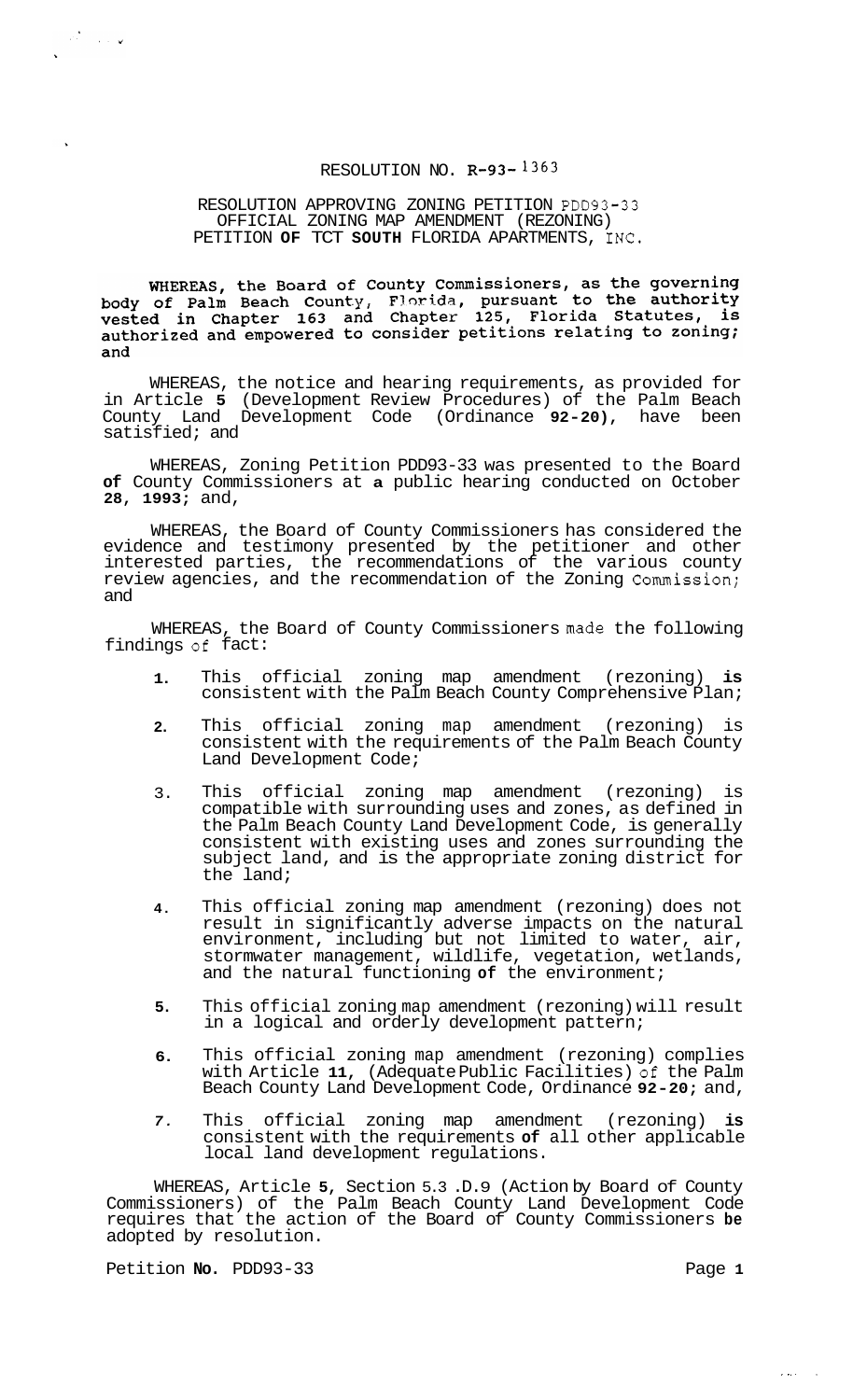**NOW,** THEREFORE, BE IT RESOLVED BY THE BOARD OF COUNTY COMMISSIONERS OF PALM BEACH COUNTY, FLORIDA, that Zoning Petition PDD93-33, the petition of TCT SOUTH FLORIDA APARTMENTS, INC., for an OFFICIAL ZONING *MAP* AMENDMENT (REZONING) from the MULTI-FAMILY RESIDENTIAL **(RM)** ZONING DISTRICT to the RESIDENTIAL PLANNED UNIT DEVELOPMENT (PUD) ZONING DISTRICT, on a parcel of land legally described in EXHIBIT A, attached hereto and made a part hereof, and generally located as indicated on **a** vicinity sketch attached as EXHIBIT B, **att**ached hereto and made a part hereof, was approved on October **28,** 1993, subject **to** the conditions **of** approval described in EXHIBIT C, attached hereto and made a part hereof.

Commissioner Marcus moved for the approval of the Resolution.

The motion was seconded by Commissioner Aaronson and, upon being put to **a vote,** the vote was as follows:

| Mary McCarty, Chair<br>Burt Aaronson | Absent<br>AУe |
|--------------------------------------|---------------|
| Ken Foster<br>Maude Ford Lee         | $A y_{e}$     |
| Karen T. Marcus                      | Aye<br>Aye    |
| Warren Newell<br>Carol A. Roberts    | Aye<br>Absent |

The Chair thereupon declared that the resolution was **duly**  passed and adopted this 28th day of October, **1993.** 

APPROVED AS TO FORM AND LEGAL SUFFICIENCY PALM BEACH COUNTY, FLORIDA BY ITS BOARD **OF** COUNTY COMMISSIONERS

RV: **ATTORNEY** 

DOROTHY H. WILKEN, CLER  $\left\{ \epsilon_{f} \right\}$ BY: DEPUTY CLERK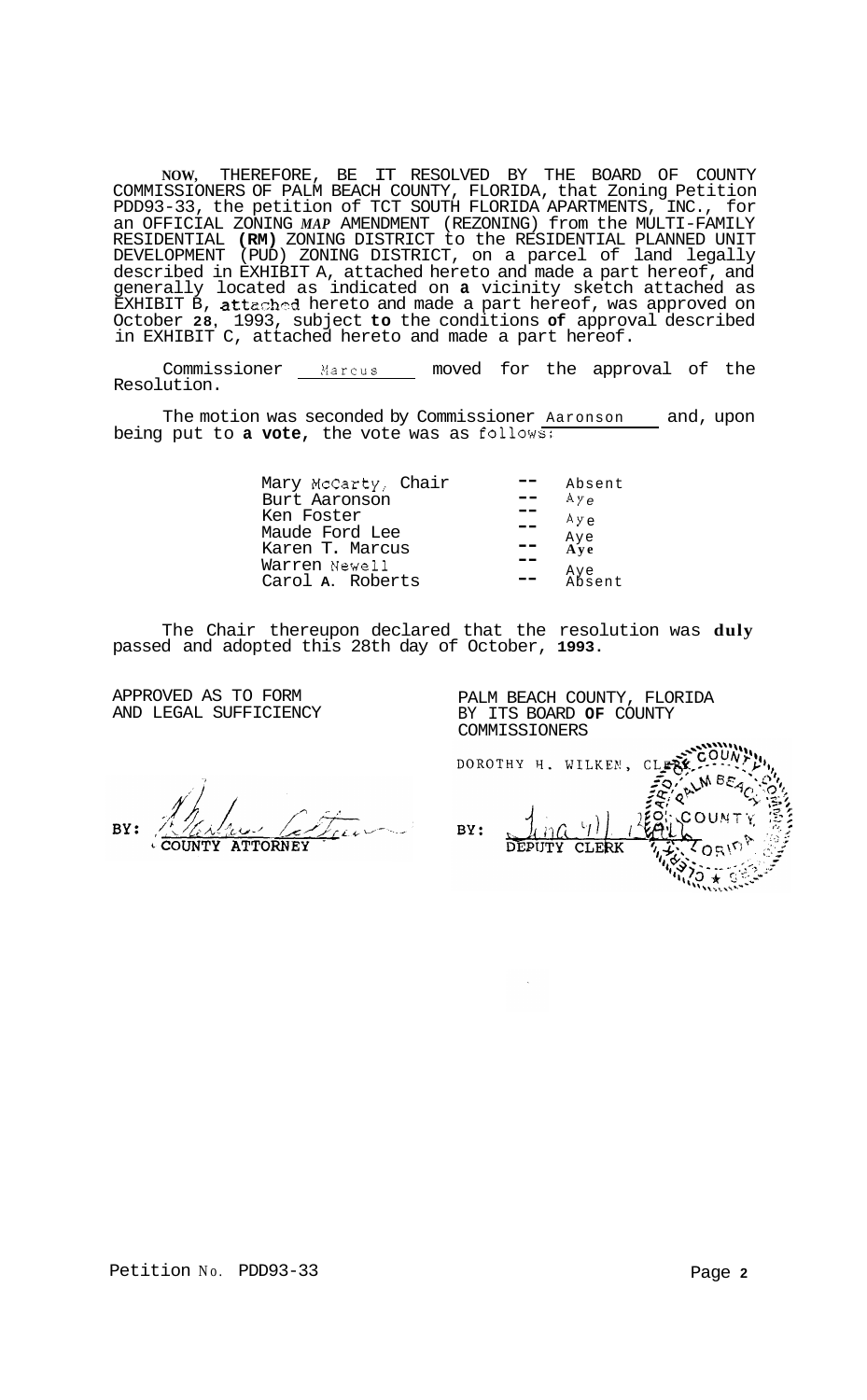#### **EXHIBIT A**

# **LEGAL DESCRIPTION**

Belng **a** portion *of* Lot E, Block 68, and portions of Blocks 91 through **96,** and portions of the **30** foot platted roadways between Blocks **92** and **93,** and Blocks 94 and **95, of THE**  PALM BEACH FAFIMS **CO.** PLAT NO. **7 OF** SECTION **30,** TOWNSHIP **44 SOUTH,** RANGE : **43** EAST, **as** recorded in Plat Book **5,** Page **72,** Public Records **of** Palm **Beach** County, Florida, **sald** portion being more particularly described as follows: .i

Commencing at the southeast comer of said Section **30;** thence North **01'24'23"** East {State Plane Grid Bearing Datum) along the east line of Section **30,** a distance of **1360.77**  feet to the easterly extension of the south line of said Block **96;** thence North **87"42'43"**  West along **said** extension, 25.00 feet to the southeast comer of Lot **"E",** ,Block **96'** thence ' North **Ol"24'23"** East along the east line of Lot **"E",** Block **96,** a distance of 40.00 feet to ; ' the POINT OF BEGINNING of the parcel described herein, and to a point on a line that **is**  40.00 feet north *of* parallel with the south line *of* Blocks **91** through 96; thence North **87'42'43"** West along said parallel line, **1955.33** feet to a point on the southeast right-ofway line of the WEST EXTENSION OF 6TH AVENUE SOUTH as recorded in Road Plat Book **4,** Pages 61 through **64,** Public Records of Palm Beach County, Florida, said point being on a curve through which a radial line bears North 24'25'21" West; thence northeasterly **along** said southeasterly right-of-way line, being an arc of a curve concave <sup>1</sup> to the northwest having a radius of **871,51** feet, a.'central angle of **20'25'24",** a chord ' **a** point of tangency; thence North **45'09'15"** East along said southeast right-of-way line, ' - ..: **.803.28** feet **to** the north line of said Lot "E, Block **68;** thence South **87'47'34"** East along ' north line of Lot "E", 177.16 feet to this northeast corner of said Lot"E"; thence South . Ol"25'22" West along the east line of said Lot "E, **135.79** feet to the southeast corner of said Lot "E'; thence South **87'46'45"** East along the north line of Blocks **94, 95** and **96,**  a distance of **972.77** feet to the northeast corner of Lot **"A",** Block **96'** thence South <sup>~</sup> **Of"24'23"** West along the east line of Block **96,** a distance **of 640.09** feet to the POINT OF BEGINNING; ; distance of **309.01** feet bearing North **55'21'57"** East, an arc distance of **310.65** feet to

LESS THEREFROM Lots A,B,C,D and **E,** Block **96,** THE **PALM** BEACH FARMS **CO.** PLAT NO. **7 OF** SECTION **30,** TOWNSHIP **44** SOUTH, RANGE **43** EAST, as recorded in Plat Book **5,** page.72, Public Records of Palm Beach County, Florida.

**Above** description references a boundary survey prepared **by** Adair & Brady, Inc., dated **July, 1986,** work order number **86/134,** Drawing No. FP-1530, in **6** sheets.

.

. . ..

,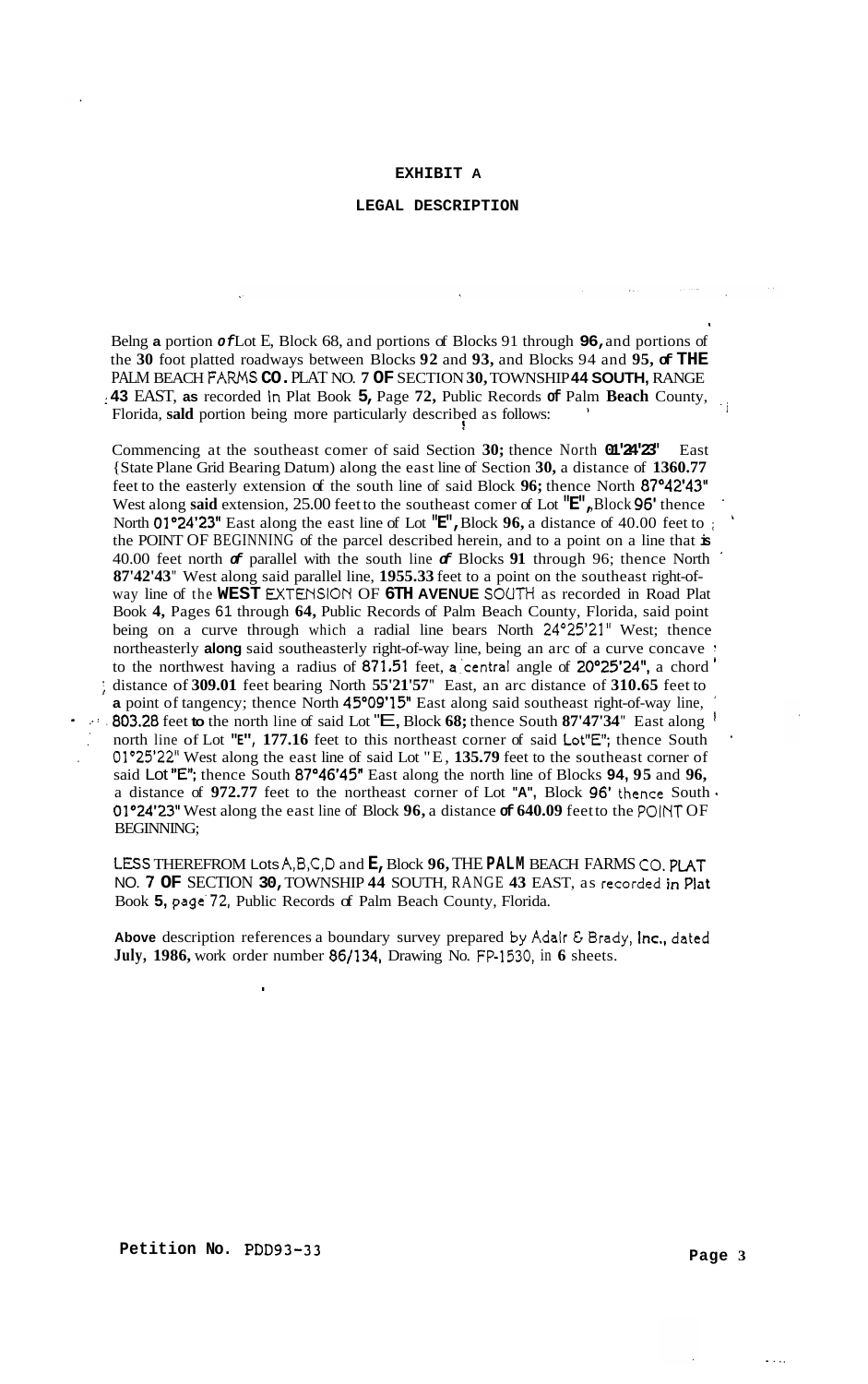# **EXHIBIT B**





.. **Page 4**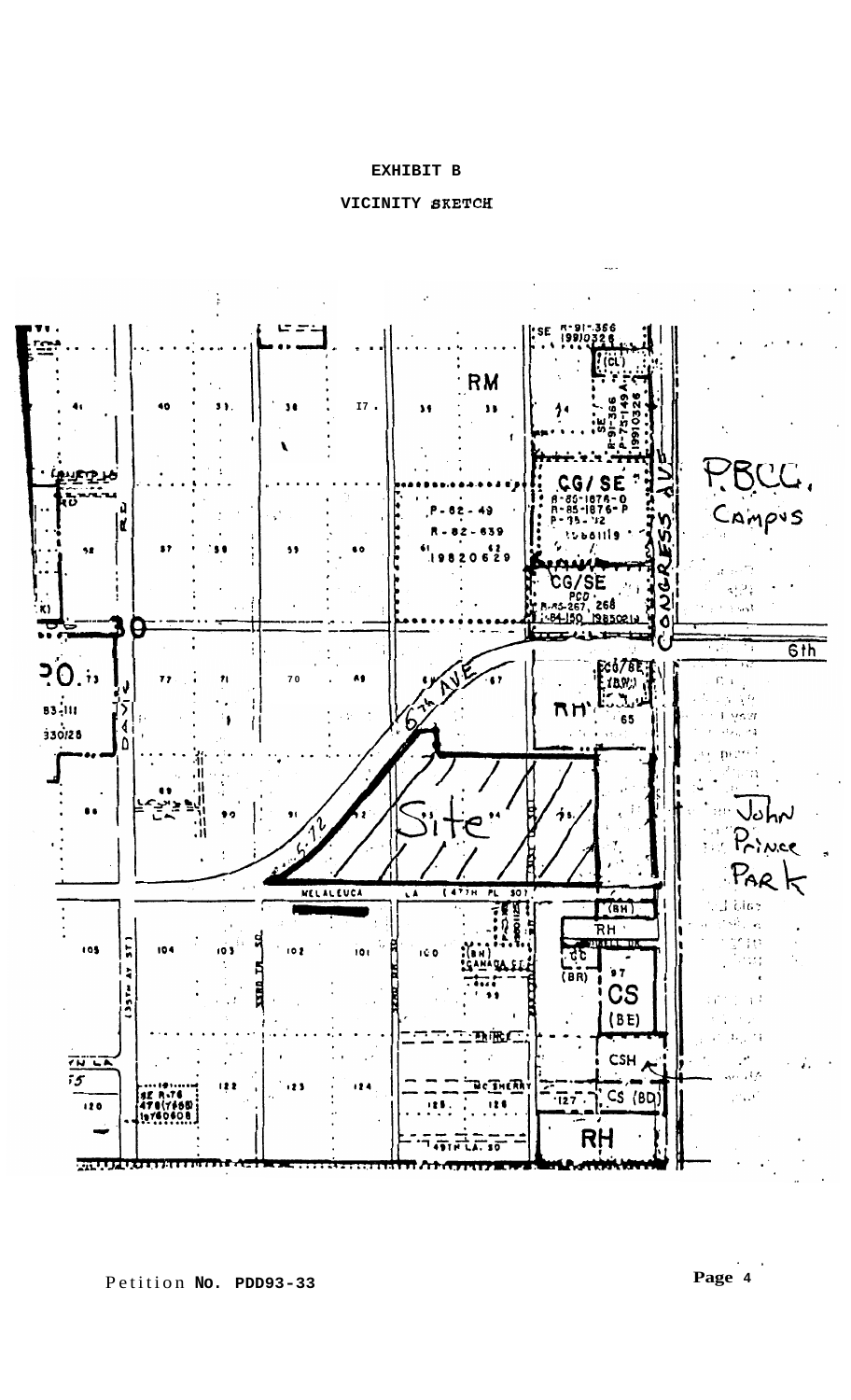### **EXHIBIT** *C*

### **CONDITIONS OF APPROVAL**

### A. **GENERAL** CONDITIONS

**1.** To ensure that the proposal will comply with the current ULDC the petitioner shall, prior to October **1, 1994,** or the issuance of the Certificate ah Occupancy (CO) of the two hundredth (200) dwelling 'unit, which ever occurs first, amend the Preliminary Development Plan to include a minimum of two unit types or obtain a variance from the Board of Adjustment. In the event the current PBc ULDC is revised to delete the requirement for PUD's **to** provide a minimum of two unit types the petitioner shall be relieved of this requirement. (ZONING)

### B. BUILDING AND SITE DESIGN

- **1.** To ensure that shade is provided along the pedestrian circulation system one **(1)** shade tree with a minimum of height of ten **(10)** feet shall be planted adjacent to the path thirty **(30)** feet on center. (ZONING)
- 2. Prior to the issuance of Building Permits the petitioner shall indicate on the construction plans and **documents**<br>the following Sound Transfer Coefficients (STC) following Sound Transfer Coefficients standards:
	- **1) A** minimum **of** 23 STC rating for all exterior windows ;
	- **2) A** minimum **of 45** STC rating for all exterior walls.

In addition the petitioner shall construct all dwelling units<br>pursuant to these standards. (BUILDING-Department of pursuant to these standards. Airports)

# C. PLANNING

**1.** Prior to the Development Review Committee certification of the final site plan, the petitioner shall have executed and recorded a covenant acceptable to the county that guarantees that minimum of twenty **(20)** percent:. **of**  the total units *of* this proposed development shall.. be reserved for tenants **who** qualify for affordable housing as provided for in the Palm Beach County Comprehensive Plan and the Section **6.9** of the Unified Land Development Code. (PLANNING/COUNTY ATTORNEY)

# D. HEALTH

**1.** Sewer service is available to the property. Therefore, no septic tank shall be permitted **on** this site. All existing onsite sewage disposal systems must be abandoned existing onsite sewage disposal systems must be abandoned<br>in accordance with Chapter **10D-6,** FAC., and Palm Beach in accordance with Chapter 100-6, FAC., and Paim Beach<br>County ECR-I. Engineering Plans to construct **a** wastewater collection/transmission system must be submitted to the Palm Beach County Public Health Unit, prior to obtaining a building permit. (HEALTH)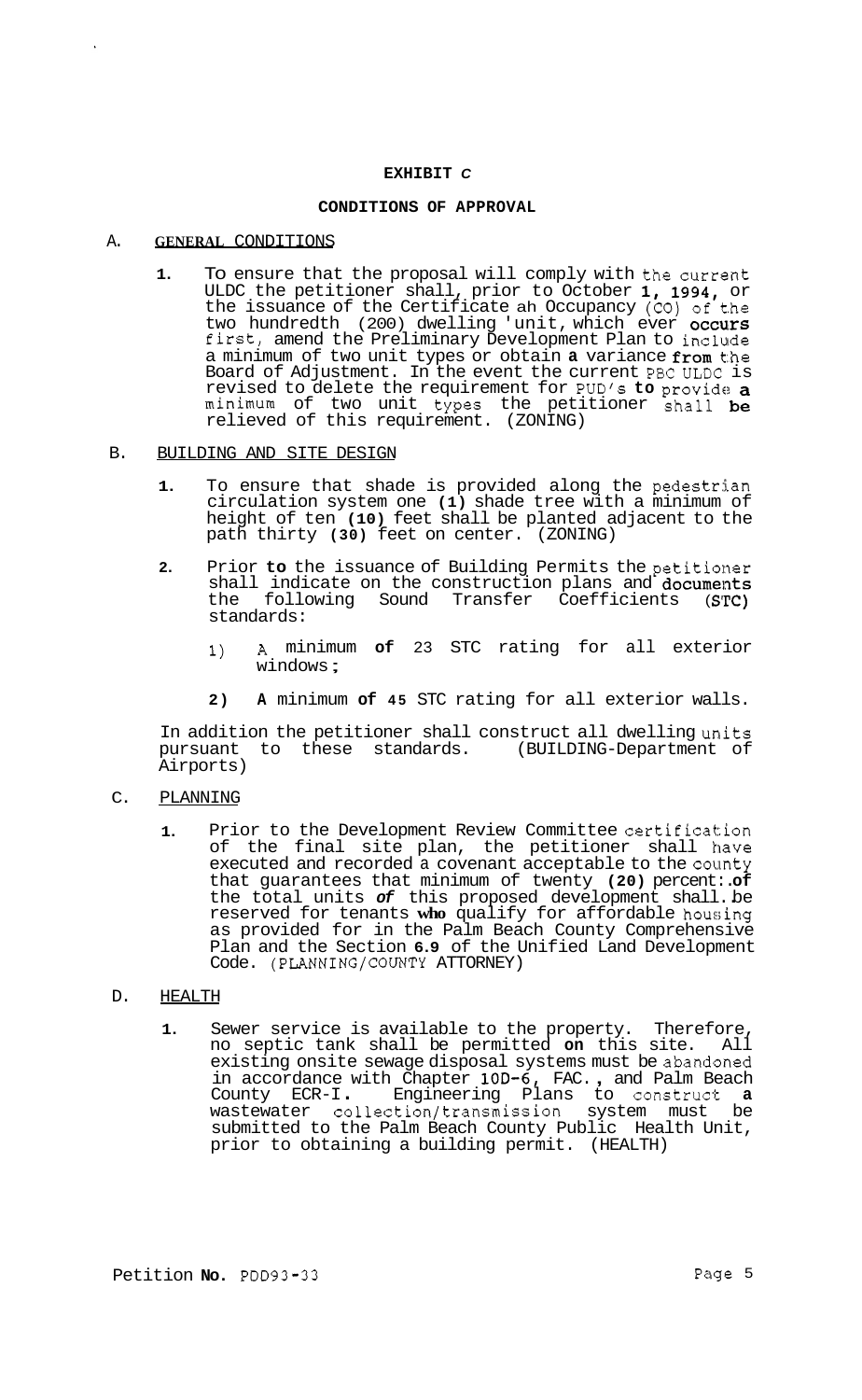**2.** Water service is available to the property. Therefore, no well shall be permitted on the site to provide potable water. All existing onsite potable water supply systems must be abandoned in accordance with Palm Beach County distribution system must be submitted to the Palm Beach County Public Health Unit, prior to obtaining a building permit. (HEALTH) ERC-11. Engineering Plans to construct a water

# **E.** ENGINEERING

- 1. The property owner has voluntarily agreed **to** convey to Palm Beach County **Land Development Division** by road right-of-way warranty deed for 6th Avenue South, **55** feet from centerline prior to **June 1, 1994** or prior to the issuance of the first Building Permit, whichever shall first occur. This right of way shall be along the project's entire frontage, free of all encumbrances and encroachments. Property owner shall provide Palm Beach County with sufficient documentation acceptable to the Right of Way Acquisition Section to ensure that the property is free of all encumbrances and encroachments. Right-of-way conveyances shall also include "Safe Sight Corners" where appropriate at intersections as determined<br>by the County Engineer (MONITORING/BUILDING the County Engineer (MONITORING/BUILDING Engineering) .
- **2.**  The Property owner shall realign and reconstruct the median opening and construct a separate left turn lane, east approach on 6th Avenue South at the projects entrance road. This construction shall be concurrent with the paving and drainage improvements for the site. Any and all costs associated with the construction shall be paid by the property owner. These costs shall include, but not limited to, utility relocations and acquisition of any additional required right-of-way. Permits required by Palm Beach County for this construction shall be obtained prior to the issuance of the first Building Permit. Construction shall be completed prior to the issuance of the first Certificate<br>of Occupancy. (BUILDING - Engineering). (BUILDING - Engineering).
- **3.**  The Developer shall pay a Fair Share Fee in the amount and manner required by the "Fair Share Contribution for Road Improvements Ordinance" **as** it presently exists or as it may from time to time be amended. The Fair Share Fee for this project presently at the time of the Building Permit is \$332,640.00 (2,016 trips **X** \$165.00 per trip) (IMPACT FEE COORDINATOR).
- **4.**  The Developer shall install signalization if warranted as determined by the County Engineer at Old Melaleuca Lane<br>and Congress Avenue. Should signalization not be Should signalization not be warranted after 12 months of the final Certificate of Occupancy this property owner shall be relieved from this condition (ENGINEERING - Building).
- **5.**  Prior to Site Plan approval by the Development Review Committee the property owner shall record a Unity of Title on the subject property subject to approval by the County Attorney. This Unity of Title may be broken with the approval of the Executive Director of Planning, Zoning and Building (COUNTY ATTORNEY/ENGINEERING).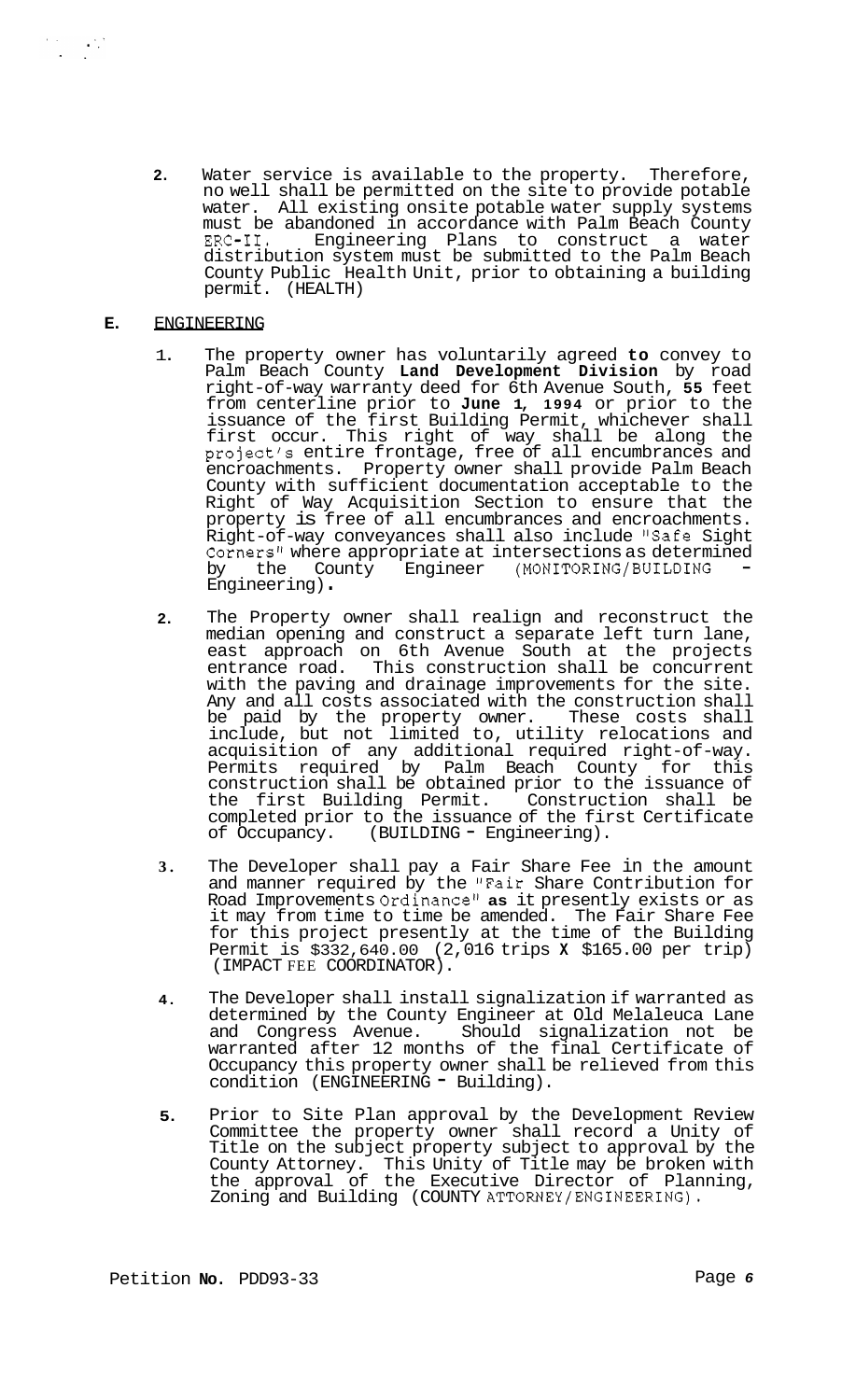6. Proposed walls, signs, or berms along 6th Avenue South shall be shown on the proposed site plan. Location of these items shall meet Florida Green Book Standards €or minimum sight distance requirements relative to adjacent sidewalk and lane configuration on 6th Avenue South. (ENGINEERING) .

#### F. LANDSCAPE WITHIN MEDIAN

 $\mathcal{F}(\mathcal{F}_1) = \mathcal{F}_2$  .

**1.** Prior to issuance of a Building Permit, the petitioner shall apply to the Palm Beach County Engineering and Public Works Department for a permit to landscape all adjacent median(s) of all abutting rights-of-way. Khen permitted by Palm Beach County Department of Engineering and Public Works, landscaping shall consist *of* a minimum of one **(1)** fourteen **(14)** foot tall native tree **for** Each thirty **(30)** linear feet of the adjacent median to be planted and appropriate ground cover. Trees may be planted singly **or** in clusters. All landscaping and maintenance shall be subject to the standards as set forth by the Palm Beach County Engineering and Puklic Works Department. All landscape material shall be Works Department. All landsca<br>selected from the following list:

Trees: Ground cover:

Laurel Oak Live Oak Slash Pine Sabal Palmetto Wedilia Bahia Grass

Alternative species may be allowed subject to approval by the County Engineer. All plant material shall be installed and selected according to xeriscape principles and shall conform with the following:

- **1)** All plants shall be container grown or field collected and transplanted from the project site.
- 2) All plantings shall be done in accordance with detailed planting plans and specifications to be submitted and approved by the County<br>Engineer concurrent with Site Plan Engineer concurrent certification. (ENGINEERING)
- B. All required median landscaping, including watering, shall be the perpetual maintenance obligation of the petitioner and its successors, legal heirs or assignees or duly established Property Owner's Association and/or Homeowners's Association, and shall be installed on or before issuance of the first Certificate of Occupancy or filing of the first plat, whichever occurs first. (BUILDING/ENGINEER - Zoning)
- C. Declaration of Covenants and Restriction Docunents shall be established or amended as required,  $\gamma$ ior to receiving the first building permit or filing of the first plat, whichever occurs first, *to* reflect this obligation. Maintenance shall be in accordance with the issued permits. (BUILDING/ENGINEERING - County Attorney)